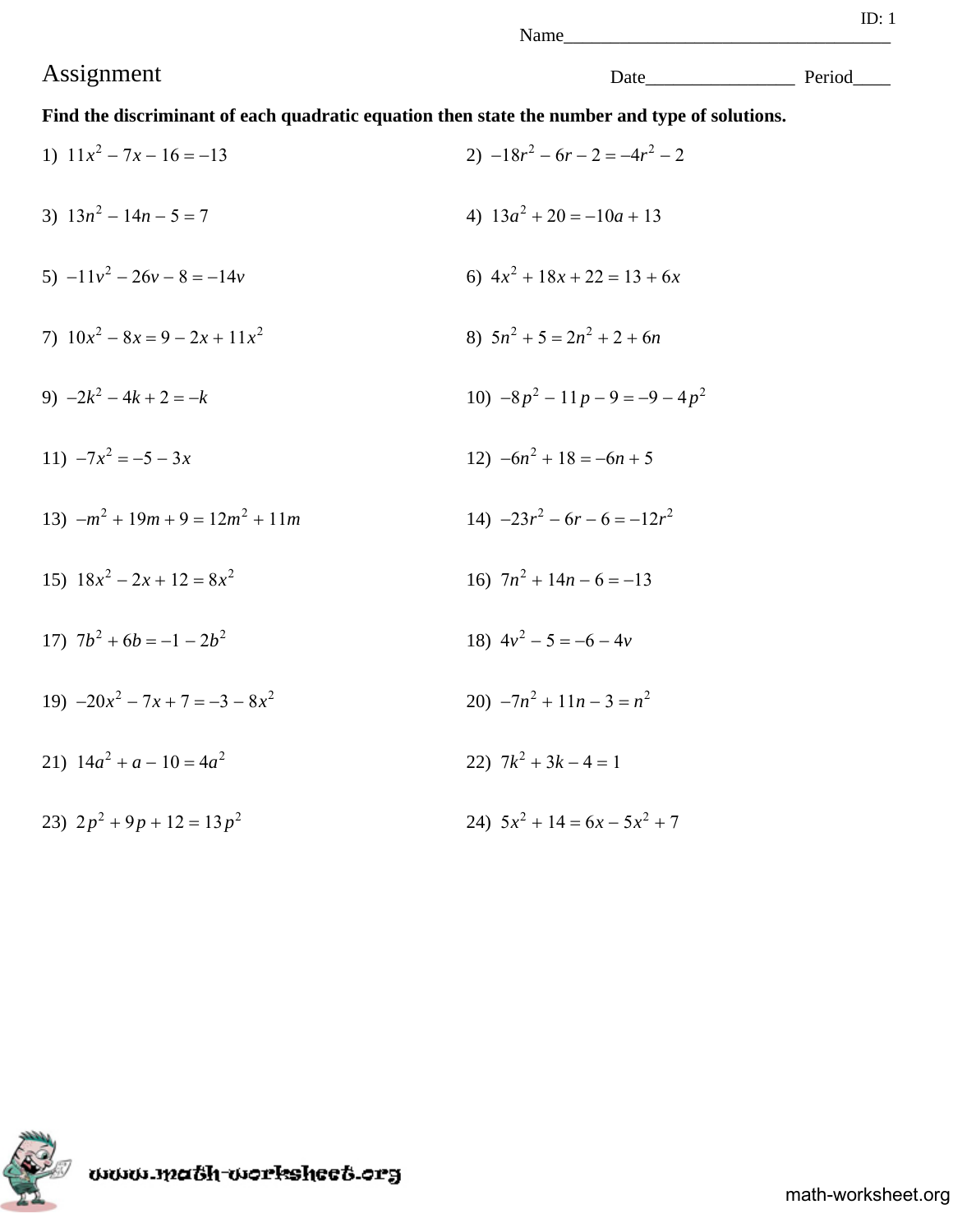# Answers to Assignment (ID: 1)

- 1)  $181$ ; two irrational solutions 2) 36; two rational solutions 3) 820; two irrational solutions
- 4)  $-264$ ; two imaginary solutions 5)  $-208$ ; two imaginary solutions 6) 0; one rational solution
- 
- 
- 
- 
- 
- 
- 
- 
- 
- 7) 0; one rational solution 8) 0; one rational solution 9) 25; two rational solutions
- 10) 121; two rational solutions 11) 149; two irrational solutions 12) 348; two irrational solutions
- 13) 532; two irrational solutions 14)  $-228$ ; two imaginary solutions 15)  $-476$ ; two imaginary solutions
- 16) 0; one rational solution 17) 0; one rational solution 18) 0; one rational solution
- 19)  $529$ ; two rational solutions 20)  $25$ ; two rational solutions 21) 401; two irrational solutions
- 22) 149; two irrational solutions 23) 609; two irrational solutions 24)  $-244$ ; two imaginary solutions

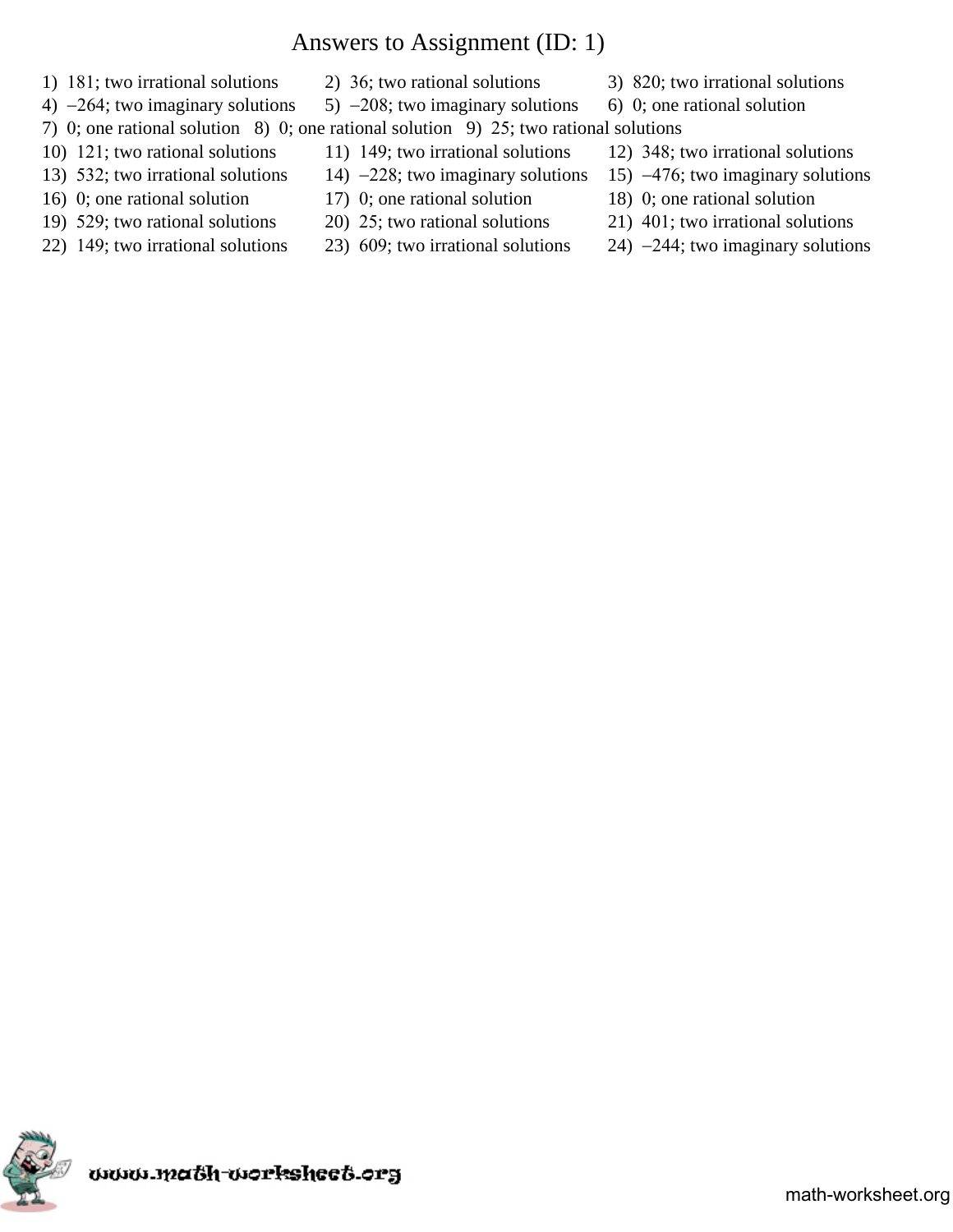Name

**Find the discriminant of each quadratic equation then state the number and type of solutions.**

1)  $7m^2 - 14m = -7$ <br>2)  $-x^2 + 6x - 1 = 8$ 3)  $-13r^2 = 4 - 4r^2 - 12r$ <br>4)  $-14n^2 + 8n - 9 = n - 7$ 5)  $16n^2 + 3 = 12n^2 + 13n$  <br> 6)  $-7b^2 + 10 = 9b$ 7)  $-10y^2 - 14y + 16 = 13$ <br>8)  $9x^2 + 10x = 2 - 4x$ 9)  $9n^2 - 2n = 14n^2 - 10$  <br>  $10) -11v^2 - 4 = 6v - 6v^2$ 11)  $7a^2 + 17a + 4 = -8 + 10a$ <br>12)  $-4x^2 - 9 = 12x$ 13)  $-10x^2 - 6x - 1 = -x^2$  14)  $-4n^2 - 10 = 13n$ 15)  $12k^2 - 9k - 5 = -2k + 5$ <br>16)  $-8p^2 - 10p + 14 = -p$ 17)  $2x^2 - 14x = 7$ <br>18)  $-8n^2 - 8n = -13n^2 + 4n + 12$ 19)  $-3m^2 + 15m + 2 = 4m - 9m^2 - 12$ <br>20)  $20r^2 - 8r + 4 = -12r + 14r^2$ 21)  $-7x^2 + 2x - 20 = 12x - 14$ <br>22)  $-2b^2 + 13b + 4 = b - 11b^2$ 23)  $-v^2 - 4v = -5$ <br>24)  $3n^2 - 7n = -3 - n$ 

www.math-worksheet.org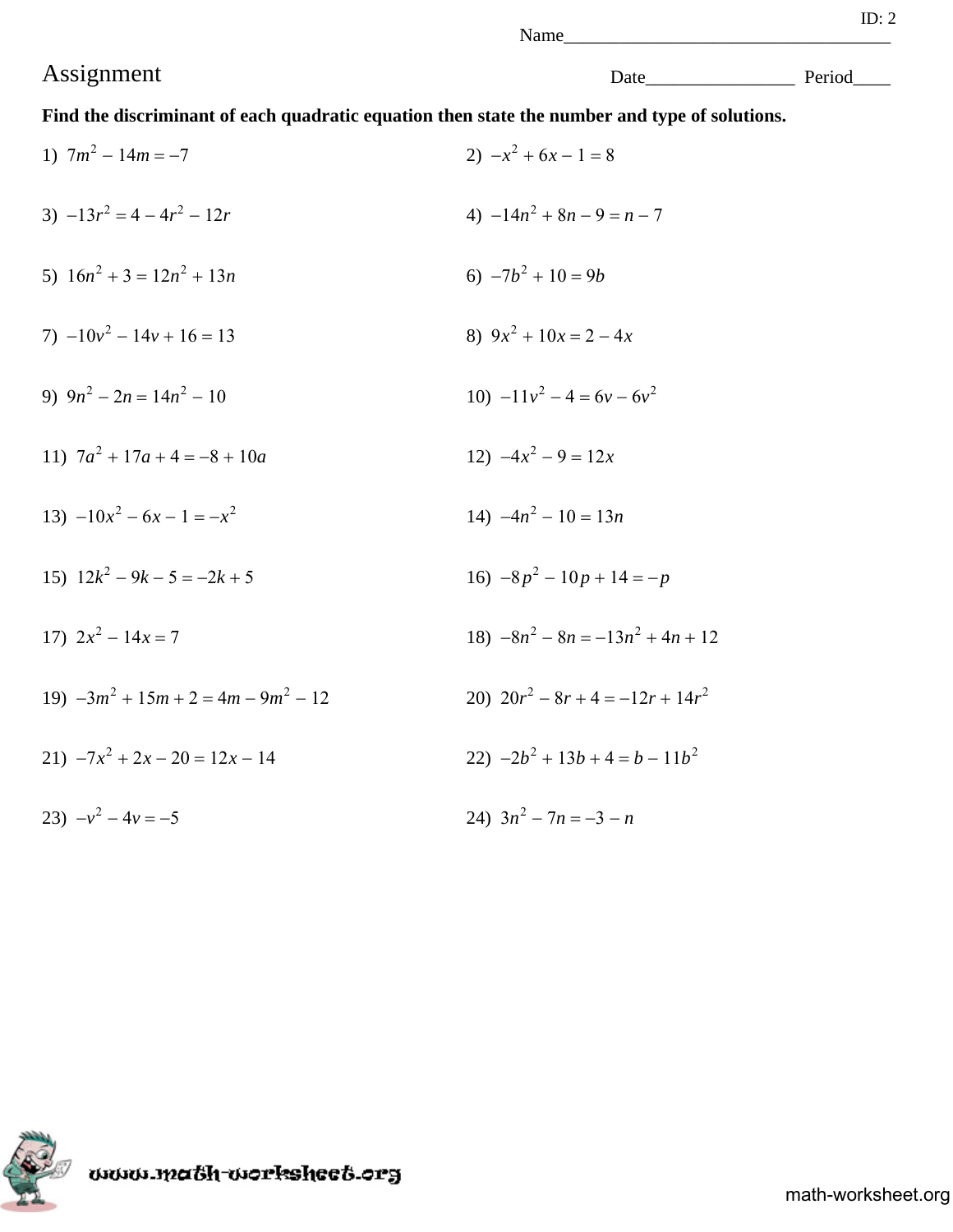# Answers to Assignment (ID: 2)

- 1) 0; one rational solution 2) 0; one rational solution 3) 0; one rational solution
- 4)  $-63$ ; two imaginary solutions 5) 121; two rational solutions 6) 361; two rational solutions
- 
- 
- 
- 
- 
- 
- 
- 7) 316; two irrational solutions 8) 268; two irrational solutions 9) 204; two irrational solutions
- 10)  $-44$ ; two imaginary solutions 11)  $-287$ ; two imaginary solutions 12) 0; one rational solution
	-
- 16) 529; two rational solutions 17) 252; two irrational solutions 18) 384; two irrational solutions
	-
- 22) 0; one rational solution 23)  $36$ ; two rational solutions 24) 0; one rational solution
- 
- 
- 
- 13) 0; one rational solution 14) 9; two rational solutions 15) 529; two rational solutions
	-
- 19)  $-215$ ; two imaginary solutions 20)  $-80$ ; two imaginary solutions 21)  $-68$ ; two imaginary solutions
	-

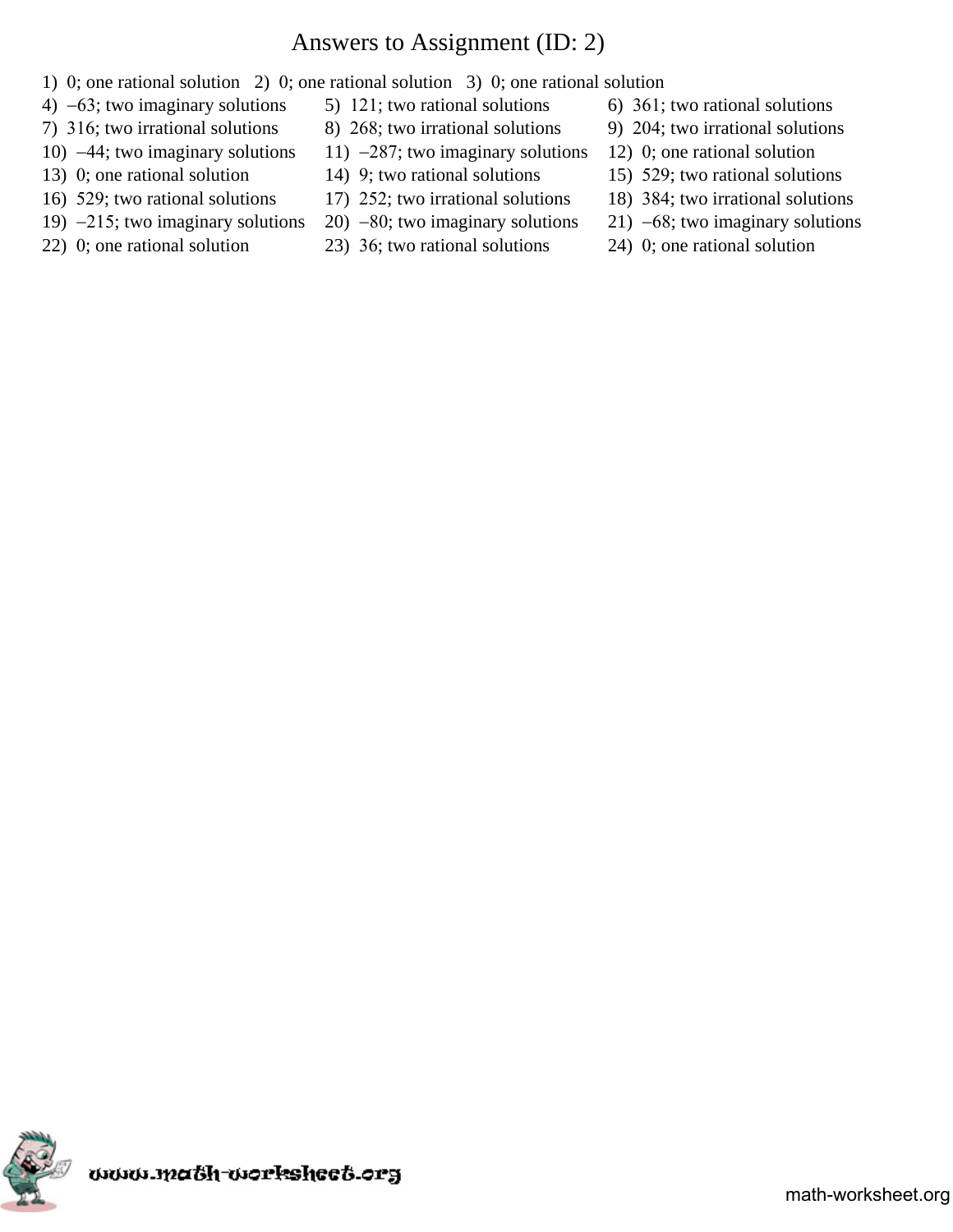**Find the discriminant of each quadratic equation then state the number and type of solutions.**

| 1) $-7x^2 + 19x - 3 = 9x$                   | 2) $-4n^2 - 5n - 1 = 9n - 9$       |
|---------------------------------------------|------------------------------------|
| 3) $12a^2 - 6a - 13 = -2 + 2a^2 + 5a$       | 4) $-10k^2 + 15k + 10 = 10k$       |
| 5) $-p^2 + p = 14p - 5p^2 - 13$             | 6) $13x^2 - 9x + 21 = -6x + 8$     |
| $(7) -9n^2 + 4n - 20 = -14$                 | 8) $-8m^2 + 17m + 7 = 9m + 9$      |
| 9) $r^2 - 4r = -4$                          | 10) $11x^2 + 13x - 12 = -12$       |
| 11) $-3n^2 - 2n = -2n^2$                    | $12) -8b^2 - 3b + 6 = -11b$        |
| 13) $11v^2 + 13v - 4 = 8v$                  | 14) $10x^2 = 14 - 3x^2 + 14x$      |
| 15) $7n^2 + 3n + 13 = 3n^2$                 | 16) $-12a^2 - 8 = 11a$             |
| $17) -10y^{2} - 3y - 4 = -9y - 13y^{2} - 7$ | $-8x^2-4x-8=4x-6x^2$               |
| $-9x^2 - 8x = -5x^2 + 4$                    | 20) $17n^2 - 4n - 3 = 10n^2$       |
| 21) $-4k^2 - 13k - 14 = -11$                | $22) - p^2 + 8p - 22 = -14$        |
| 23) $10x^2 - 10 = -8x + 1$                  | 24) $19n^2 + 12n - 10 = 8n + 7n^2$ |

www.ma6h-workshee6.org

Assignment Date\_\_\_\_\_\_\_\_\_\_\_\_\_\_\_\_ Period\_\_\_\_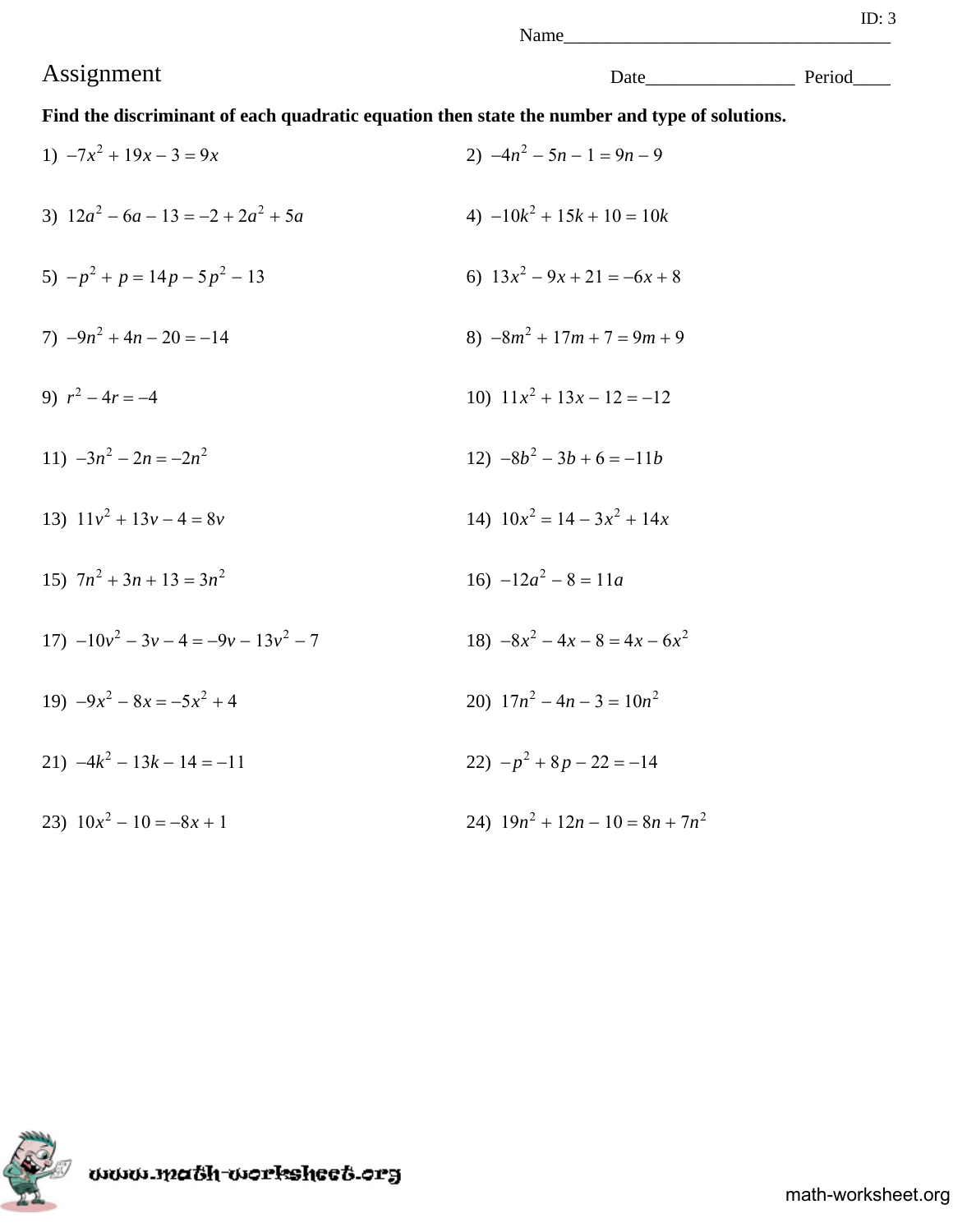## Answers to Assignment (ID: 3)

- 
- 
- 7)  $-200$ ; two imaginary solutions 8) 0; one rational solution 9) 0; one rational solution
- 10)  $169$ ; two rational solutions 11) 4; two rational solutions 12) 256; two rational solutions
- 
- 16)  $-263$ ; two imaginary solutions 17) 0; one rational solution 18) 0; one rational solution
- 
- 
- 
- 
- 
- 
- 
- 
- 
- 
- 1) 16; two rational solutions 2) 324; two rational solutions 3)  $561$ ; two irrational solutions
- 4) 425; two irrational solutions  $\qquad$  5)  $-39$ ; two imaginary solutions  $\qquad$  6)  $-667$ ; two imaginary solutions
	-
- 13) 201; two irrational solutions 14) 924; two irrational solutions 15) -199; two imaginary solutions
	-
- 19) 0; one rational solution 20) 100; two rational solutions  $21$  121; two rational solutions
- 22) 32; two irrational solutions 23) 504; two irrational solutions 24) 496; two irrational solutions

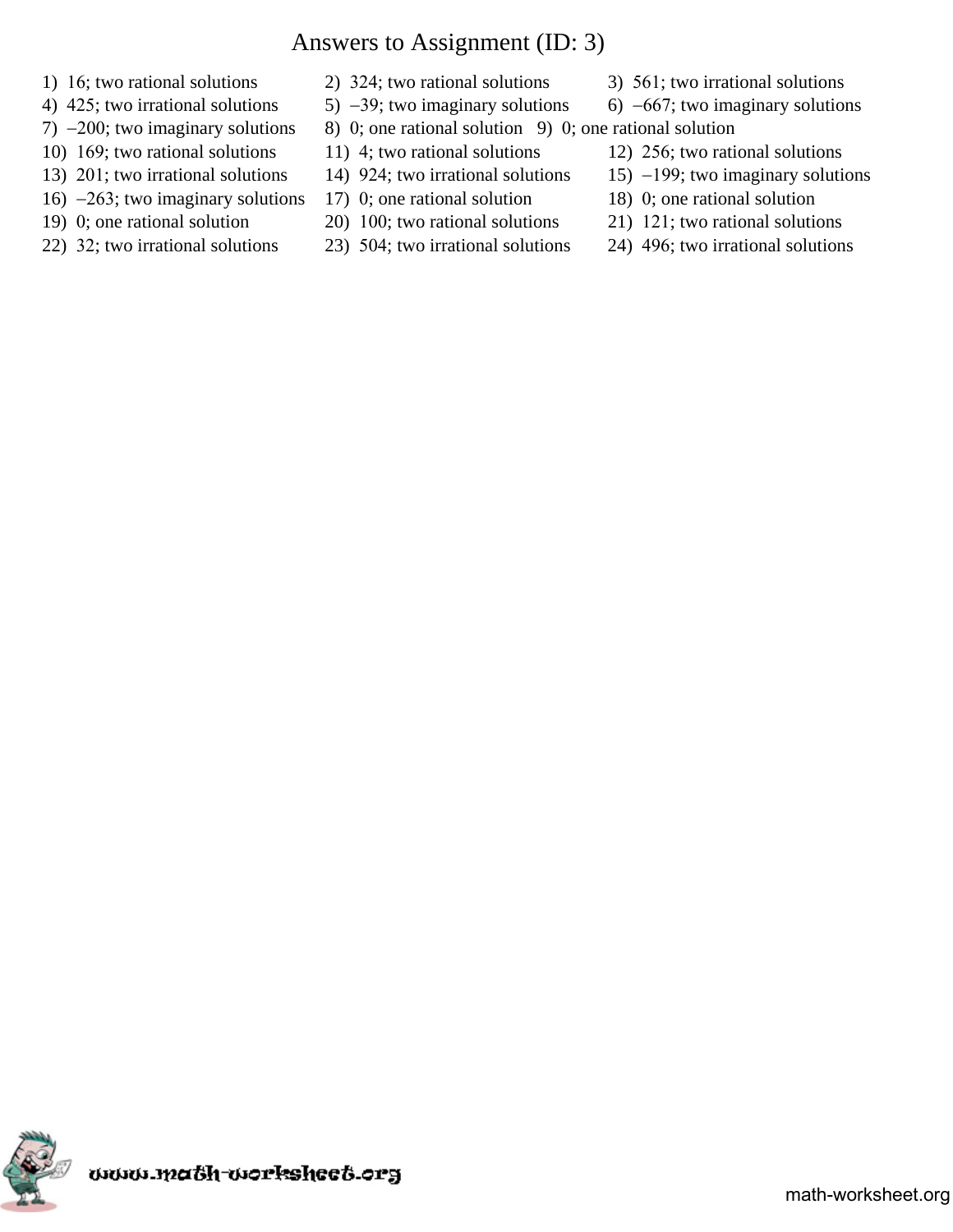# Assignment Date\_\_\_\_\_\_\_\_\_\_\_\_\_\_\_\_ Period\_\_\_\_

**Find the discriminant of each quadratic equation then state the number and type of solutions.**

| 1) $14m^2 - m + 18 = 8$                | 2) $-3r^2 - 13r - 14 = 6r^2$           |
|----------------------------------------|----------------------------------------|
| 3) $17x^2 + 11x + 10 = 9 + 7x + 13x^2$ | 4) $-n^2-1=-2n$                        |
| 5) $5b^2 - 11b + 14 = 9 - b$           | 6) $11v^2 - 21 = 4v - 14$              |
| 7) $x^2 = -3 - 4x$                     | 8) $18x^2 = 14x + 13x^2 + 4$           |
| 9) $-6a^2 - 3a + 10 = 10a + 11$        | 10) $5k^2 - 7 + 14k = 14k$             |
| 11) $14p^2 = 10p^2 - 12 - 3p$          | $12) -12x^2 - 8x - 15 = -6 - 10x^2$    |
| 13) $-4m^2 + 2m = 1 - 2m$              | 14) $r^2 + 18r + 20 = 10r - r^2 + 12$  |
| 15) $4x^2 - 5x - 5 = -13x$             | 16) $-n^2 + 19n = 11 + 7n$             |
| $17) -11b^2 - 14b + 8 = -13b^2$        | 18) $17v^2 - 15 = 9v^2 - 12 + 8v$      |
| 19) $8x^2 - 12 = 13x$                  | 20) $18n^2 - 2n + 11 = 4 - 11n + 8n^2$ |
| 21) $6a^2 + a + 1 = -9$                | 22) $6k^2 + 16k + 6 = 4k$              |
| 23) $-12x^2 - 22x - 3 = -10x$          | 24) $-22x^2 - 11x - 7 = -8x^2 - 10$    |



www.ma6h-workshee6.org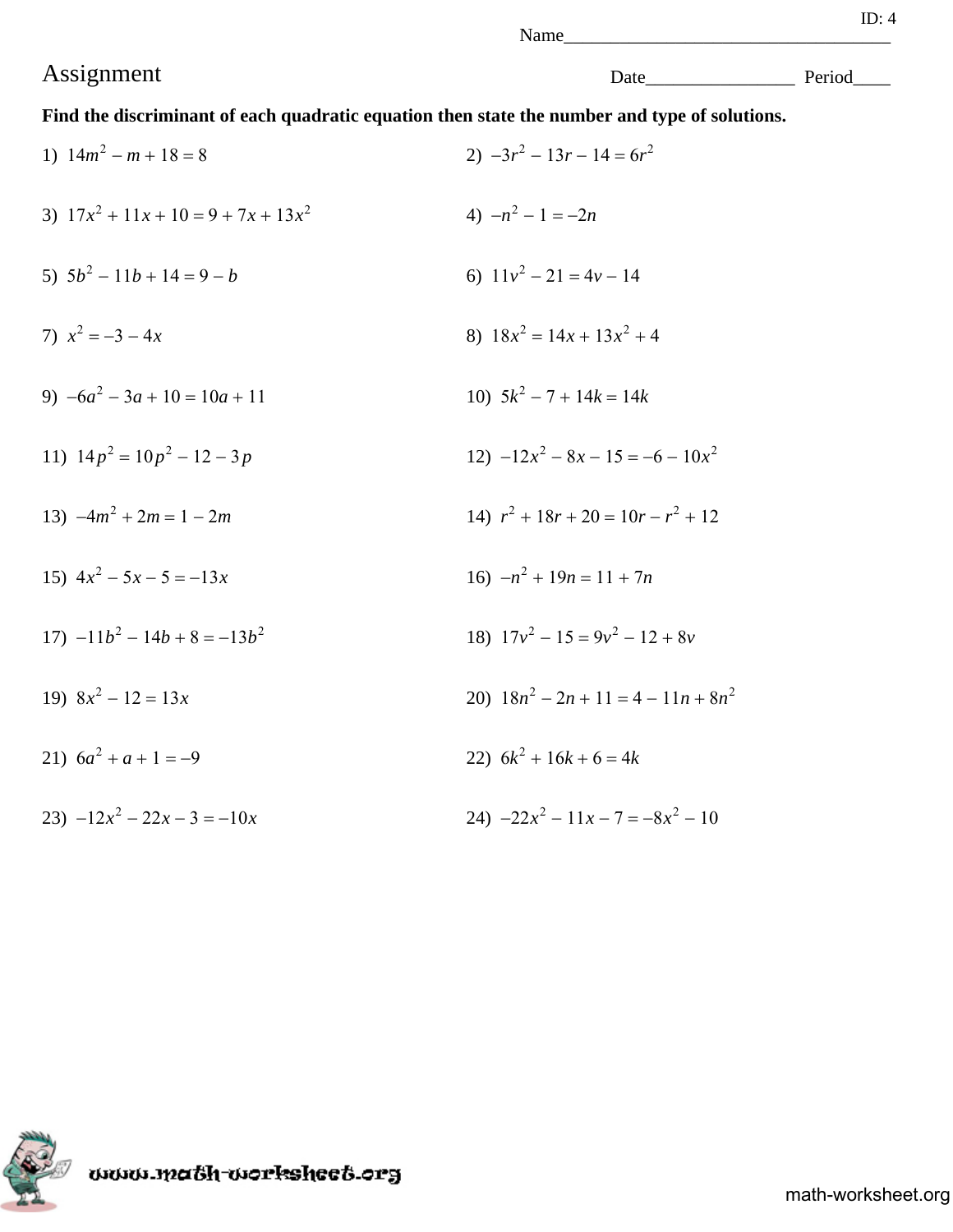## Answers to Assignment (ID: 4)

- 1)  $-559$ ; two imaginary solutions 2)  $-335$ ; two imaginary solutions 3) 0; one rational solution
- 4) 0; one rational solution 5) 0; one rational solution 6) 324; two rational solutions
- 
- 
- 
- 
- 
- 
- 7) 4; two rational solutions 8) 276; two irrational solutions 9) 145; two irrational solutions
- 10) 140; two irrational solutions 11)  $-183$ ; two imaginary solutions 12)  $-8$ ; two imaginary solutions
	-
- 16) 100; two rational solutions 17) 132; two irrational solutions 18) 160; two irrational solutions
	-
	-
- 
- 
- 13) 0; one rational solution 14) 0; one rational solution 15) 144; two rational solutions
	-
- 19) 553; two irrational solutions 20) -199; two imaginary solutions 21) -239; two imaginary solutions
- 22) 0; one rational solution 23) 0; one rational solution 24) 289; two rational solutions

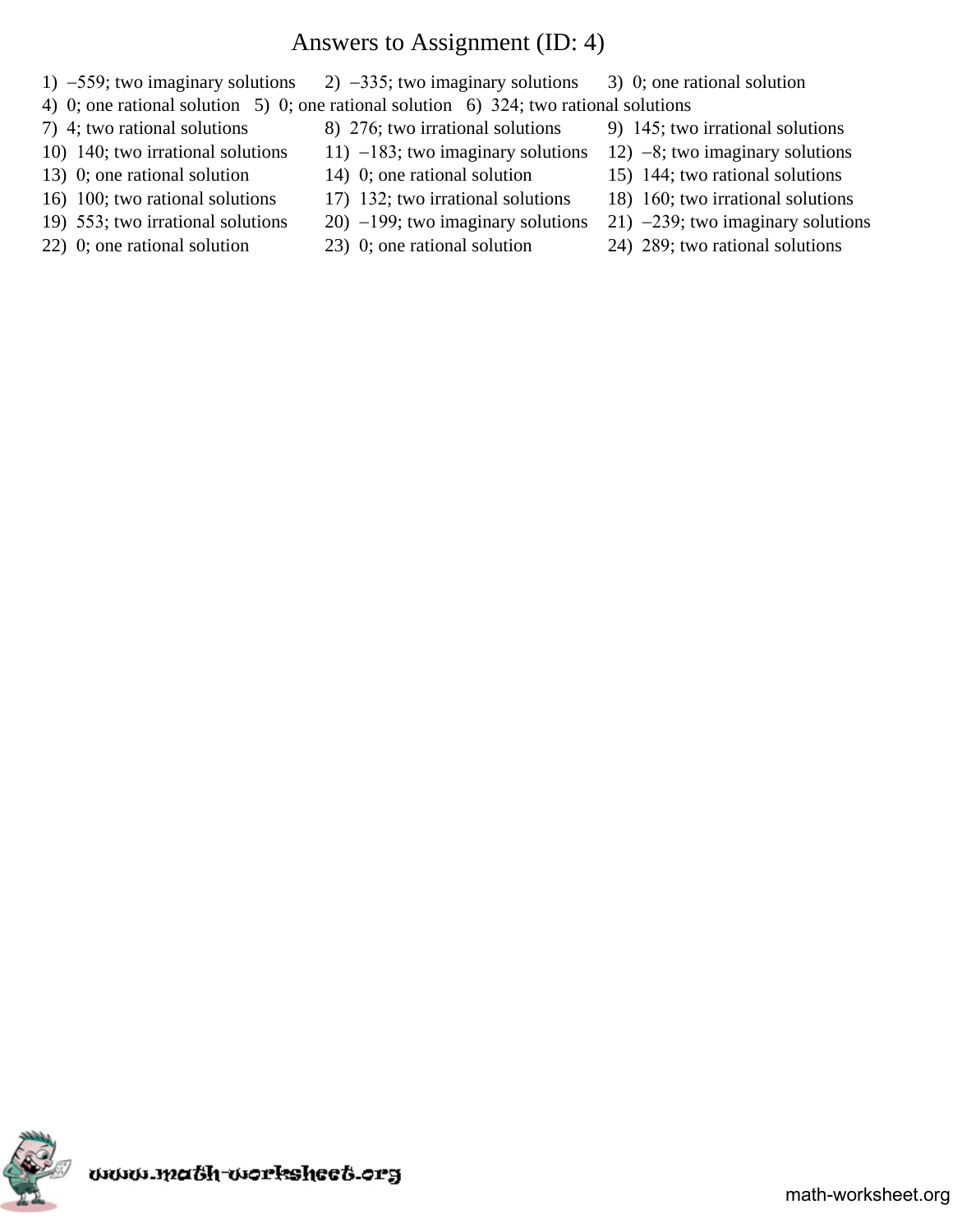Name\_

**Find the discriminant of each quadratic equation then state the number and type of solutions.**

1)  $2k^2 + 9k + 5 = -11k^2 + 5$ <br>2)  $11n^2 - 12n + 1 = 1 + 13n^2$ 3)  $-9p^2 + 2p + 12 = 7$ <br>4)  $-3x^2 + 5x - 15 = -14 - 9x$ 5)  $-7n^2 - 8n = 13$ <br>6)  $16m^2 + 6m = 12m - 12 + 12m^2$  $7)$   $-11r^2 - 9r = 10$  8)  $6x^2 + 6 = -12x$ 9)  $3n^2 - 18n - 2 = -14n + 5n^2$  <br>10)  $22b^2 - 11b + 3 = 2b + 12b^2$ 11)  $2y^2 - 3y + 4 = 3$ <br>12)  $-6x^2 + 5x - 3 = -2x - 12x^2$ 13)  $-5x^2 + 27x = 13x + 7x^2 - 13$ <br>14)  $-6a^2 + 4a - 5 = -11a^2$ 15)  $5k^2 - 13k + 14 = -10k$  <br>16)  $7p^2 - 8p + 7 = -p$ 17)  $8m^2 - 8m + 3 = 1$ <br>18)  $-15n^2 - 18n - 9 = -14n^2 - 12n$ 19)  $-21x^2 + 24x - 12 = -7x^2 + 11x$ <br>20)  $4r^2 = -8r^2 - r$ 21)  $-3x^2 - 7x = -12x + 2$ <br>22)  $-10n^2 - 2 = -12n$ 23)  $-14b^2 = -b^2 - 14b - 3$ <br>24)  $-5y^2 - 27y - 11 = -14y^2 - 14y$ 



www.math-worksheet.org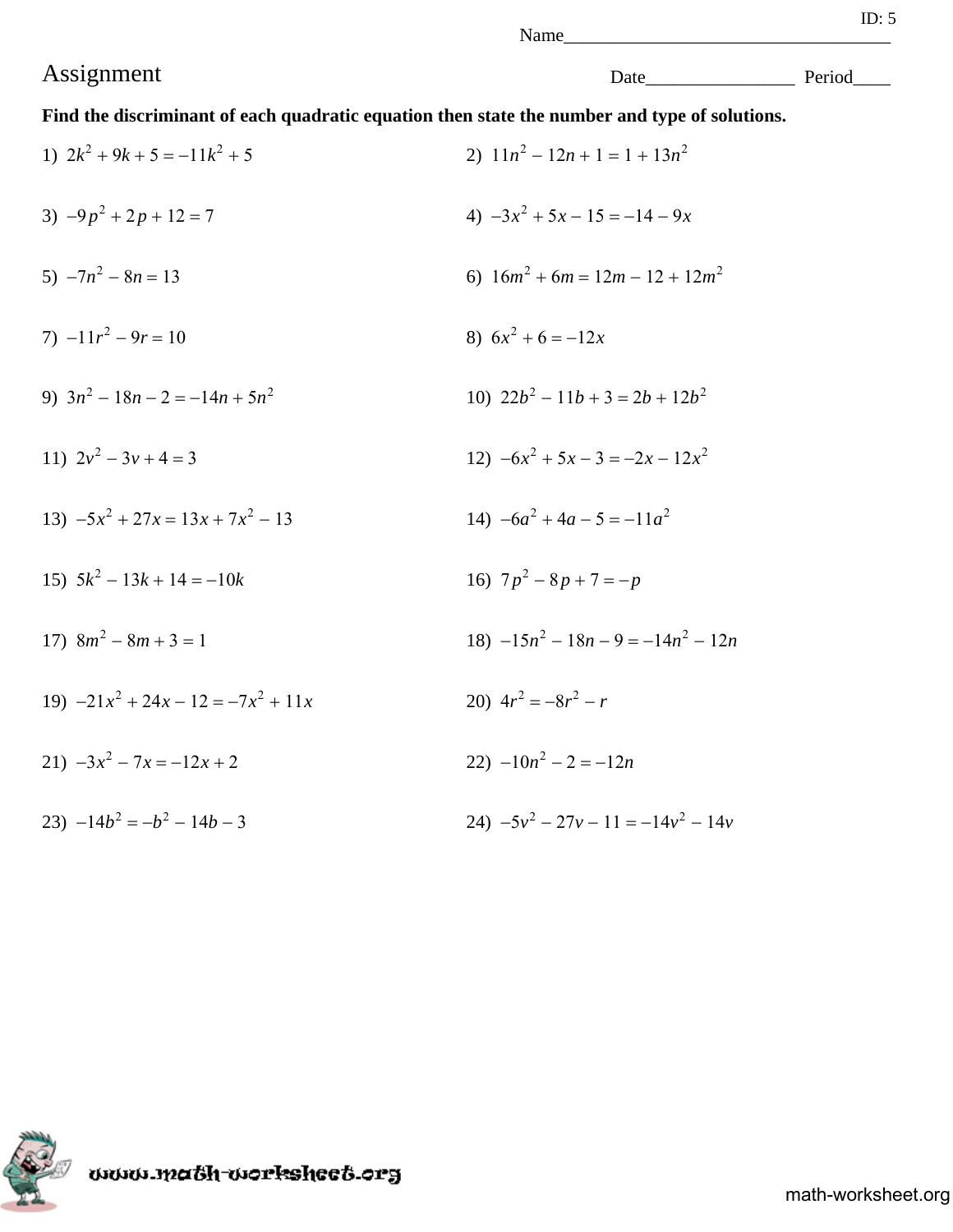## Answers to Assignment (ID: 5)

- 
- 
- 7)  $-359$ ; two imaginary solutions 8) 0; one rational solution 9) 0; one rational solution
- 
- 
- 16)  $-147$ ; two imaginary solutions 17) 0; one rational solution 18) 0; one rational solution
- 19)  $-503$ ; two imaginary solutions 20) 1; two rational solutions 21) 1; two rational solutions
- 
- 
- -
- 
- 
- 
- 
- 1) 81; two rational solutions 2) 144; two rational solutions 3) 184; two irrational solutions
- 4) 184; two irrational solutions  $\qquad$  5)  $-300$ ; two imaginary solutions  $\qquad$  6)  $-156$ ; two imaginary solutions
- 10) 49; two rational solutions 11) 1; two rational solutions 12) 121; two rational solutions
- 13) 820; two irrational solutions 14) 116; two irrational solutions 15)  $-271$ ; two imaginary solutions
	-
	-
- 22)  $64$ ; two rational solutions 23) 352; two irrational solutions 24) 565; two irrational solutions

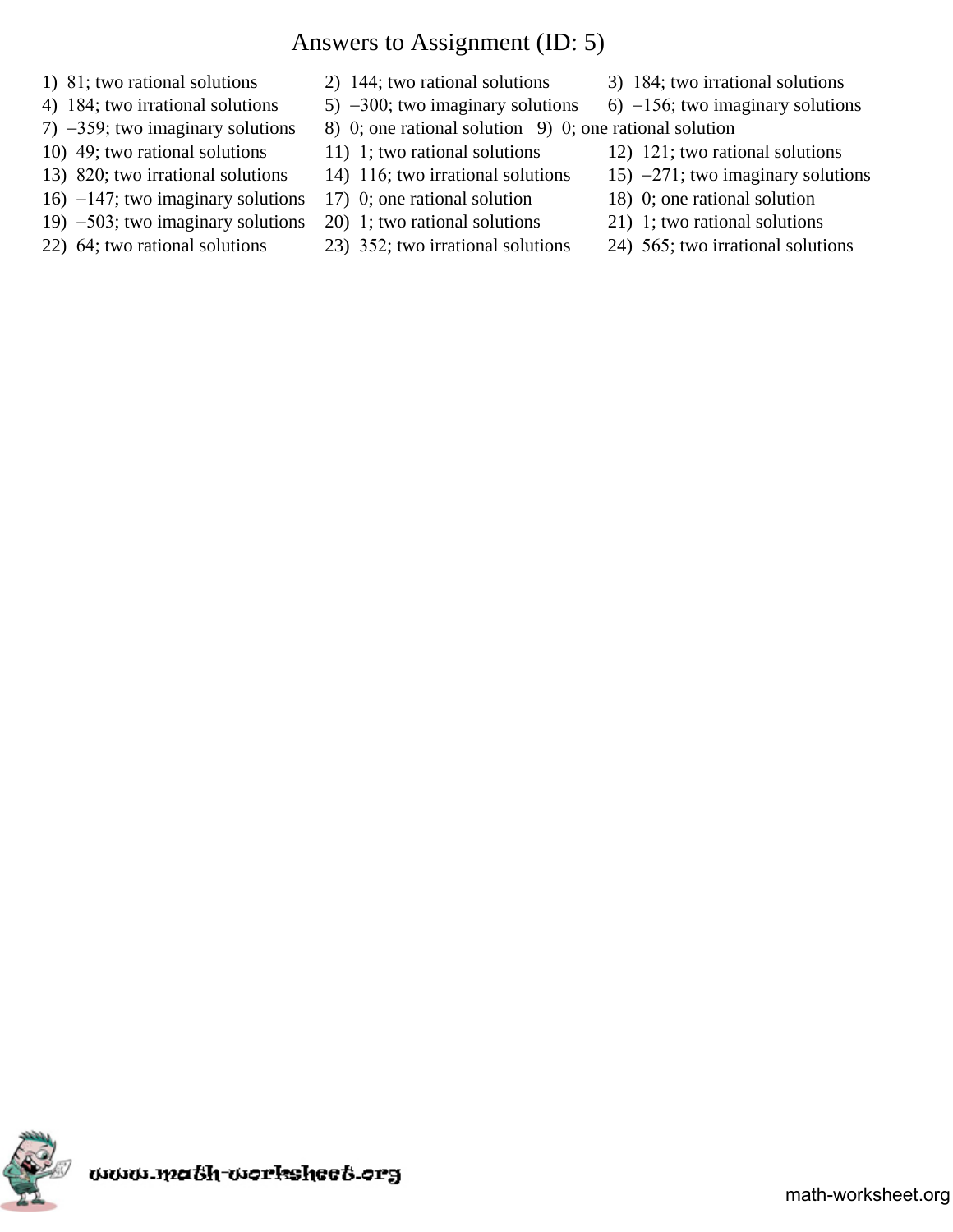Name

**Find the discriminant of each quadratic equation then state the number and type of solutions.**

1)  $-11x^2 + 5x - 28 = -14$ <br>2)  $-7a^2 - 4 = 7a + a^2$ 3)  $-5n^2 - 6n - 5 = -9n$ <br>4)  $-k^2 - 8 = -2k - 7$ 5)  $12x^2 + 12x + 4 = 1$ <br>6)  $10x^2 - 13x - 3 = -3x^2 - 3$ 7)  $4n^2 = 1 + 5n + 10n^2$  8)  $-8k^2 - 3k + 11 = -5k^2$ 9)  $-p^2 - 8p + 1 = -1$  <br>10)  $x^2 + 19x - 8 = 5x$ 11)  $-11n^2 + 4n - 11 = 10n$  12)  $3m^2 + 4 = -5m$ 13)  $r^2 - 8r + 4 = -4r$ <br>14)  $-6x^2 + 2x - 11 = -12 - 7x^2$ 15)  $7n^2 + 12n - 9 = 11n^2$  16)  $4v^2 + 7v = 2$ 17)  $-3b^2 + 2b = 5b^2 - 7b$ <br>18)  $14x^2 - 17x - 12 = -13x$ 19)  $6x^2 + 14x + 3 = 8x^2$ <br>20)  $13a^2 - 8a - 15 = -8$ 21)  $-10k^2 - 10k - 4 = 9$ <br>22)  $5p^2 - 7p - 4 = -14 - 13p$ 23)  $3n^2 - 23n + 13 = -11n + 1$ <br>24)  $-4m^2 + 4m - 2 = -1$ 



ωωω.ma6h-workshee6.org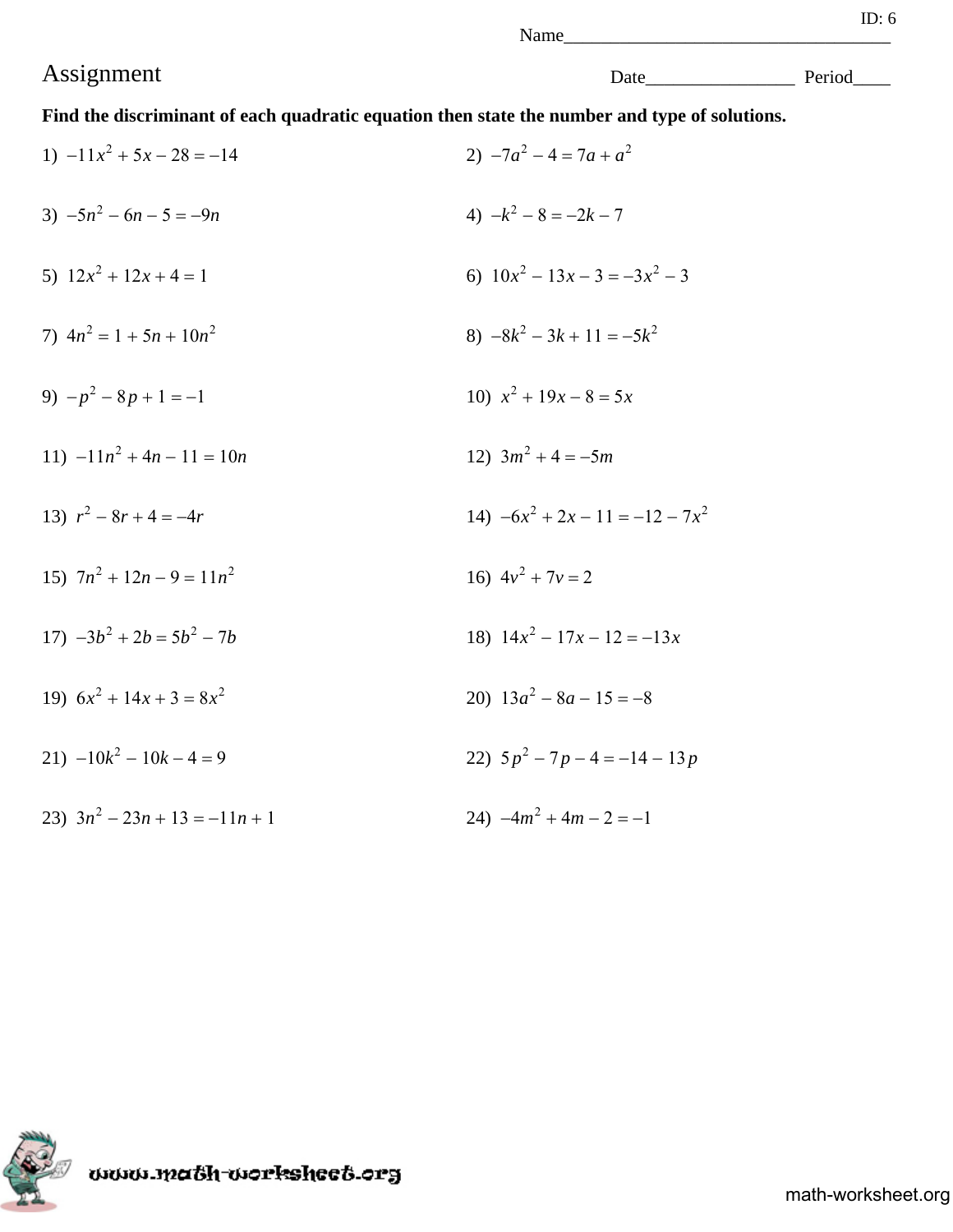## Answers to Assignment (ID: 6)

- 1)  $-591$ ; two imaginary solutions 2)  $-79$ ; two imaginary solutions 3)  $-91$ ; two imaginary solutions
- 4) 0; one rational solution 5) 0; one rational solution 6) 169; two rational solutions
- 
- 
- 
- 
- 
- 22)  $-164$ ; two imaginary solutions 23) 0; one rational solution 24) 0; one rational solution
- 7) 1; two rational solutions 8) 141; two irrational solutions 9) 72; two irrational solutions
- 10) 228; two irrational solutions 11)  $-448$ ; two imaginary solutions 12)  $-23$ ; two imaginary solutions
- 13) 0; one rational solution 14) 0; one rational solution 15) 0; one rational solution
	-
	-
	-
- 
- 
- 
- 16) 81; two rational solutions 17) 81; two rational solutions 18) 688; two irrational solutions
- 19) 220; two irrational solutions 20) 428; two irrational solutions 21)  $-420$ ; two imaginary solutions
	-

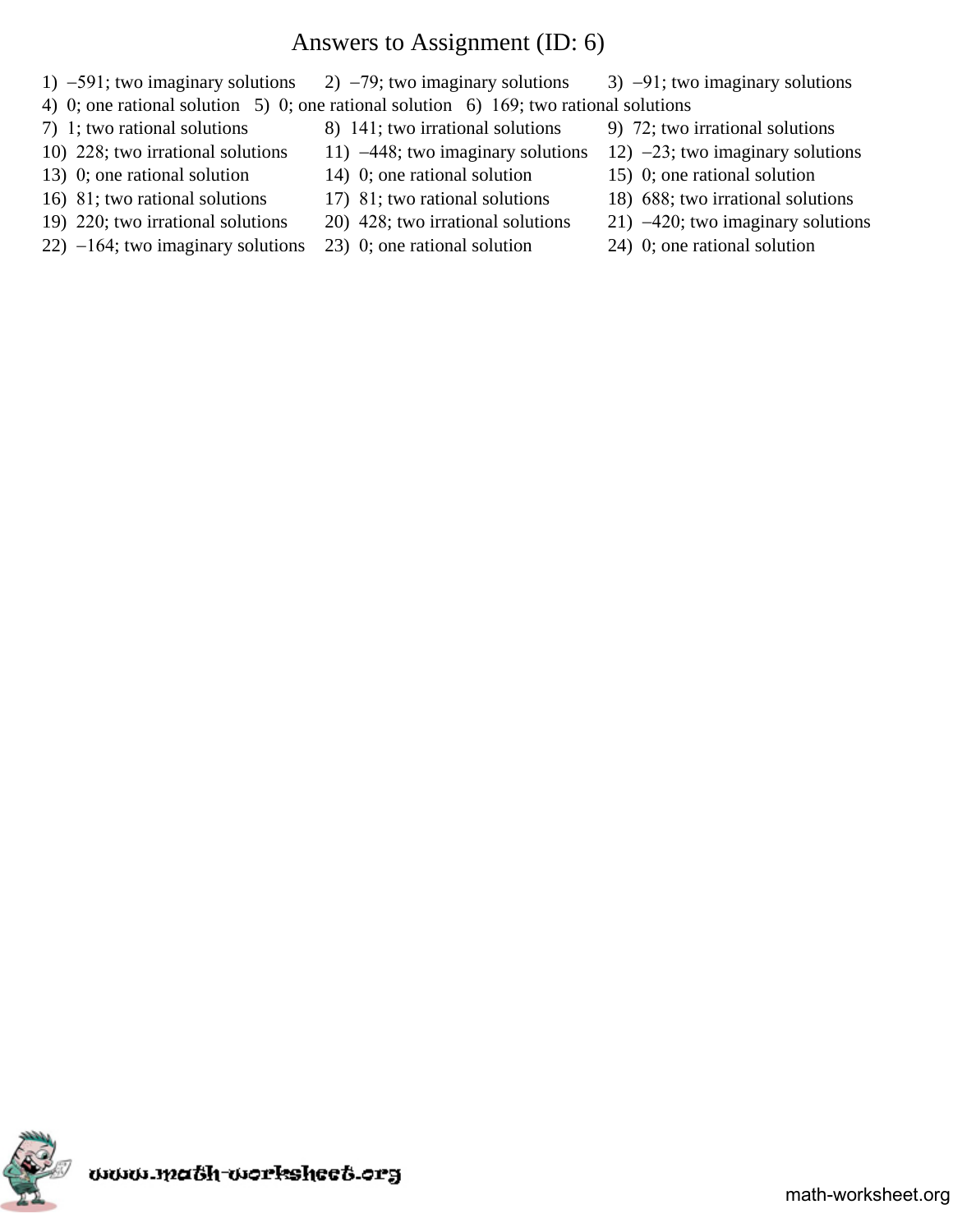**Find the discriminant of each quadratic equation then state the number and type of solutions.**

| 1) $-7n^2 + 7n = -9$            | 2) $-12r^2 - 16r = -9r + 1$         |
|---------------------------------|-------------------------------------|
| 3) $6x^2 + 9x = 2x^2 + 10x + 3$ | 4) $-6b^2 - 6b = 11 - 9b^2$         |
| 5) $9v^2 + 1 = 3 + 6v$          | 6) $7x^2 - 19x + 10 = -11x + 1$     |
| 7) $-3n^2 + 15n - 10 = 6n$      | 8) $4a^2 + 4 = 8a$                  |
| 9) $-6k^2 + 12k - 13 = -7$      | 10) $3x^2 + 19x = -1 - 6x^2 + 13x$  |
| 11) $6n^2 - n - 5 = 2n^2$       | 12) $13x^2 + 4x - 9 = 10x + 10x^2$  |
| 13) $-5m^2 + 7m - 2 = -4 + 12m$ | 14) $19p^2 - 5 = -7 + 8p^2 - 12p$   |
| $15) -3x^2 - 3x - 10 = -2$      | 16) $6n^2 + 6n + 10 = 8n - 3n^2$    |
| 17) $13m^2 + 9m + 9 = 6m$       | $18) -8r^2 + 8r + 5 = 7$            |
| 19) $16x^2 + 12x + 12 = 13x^2$  | 20) $-10n^2 + 27 = 14 - 3n$         |
| 21) $-11b^2 + 9b = 0$           | 22) $-22y^2 - 7y = -10y^2 + 2y - 3$ |
| 23) $-10x^2 - 15x + 6 = -5x$    | 24) $-21x^2 - 17x = 1 - 13x^2 - 3x$ |

www.ma6h-workshee6.org

Assignment Date\_\_\_\_\_\_\_\_\_\_\_\_\_\_\_\_ Period\_\_\_\_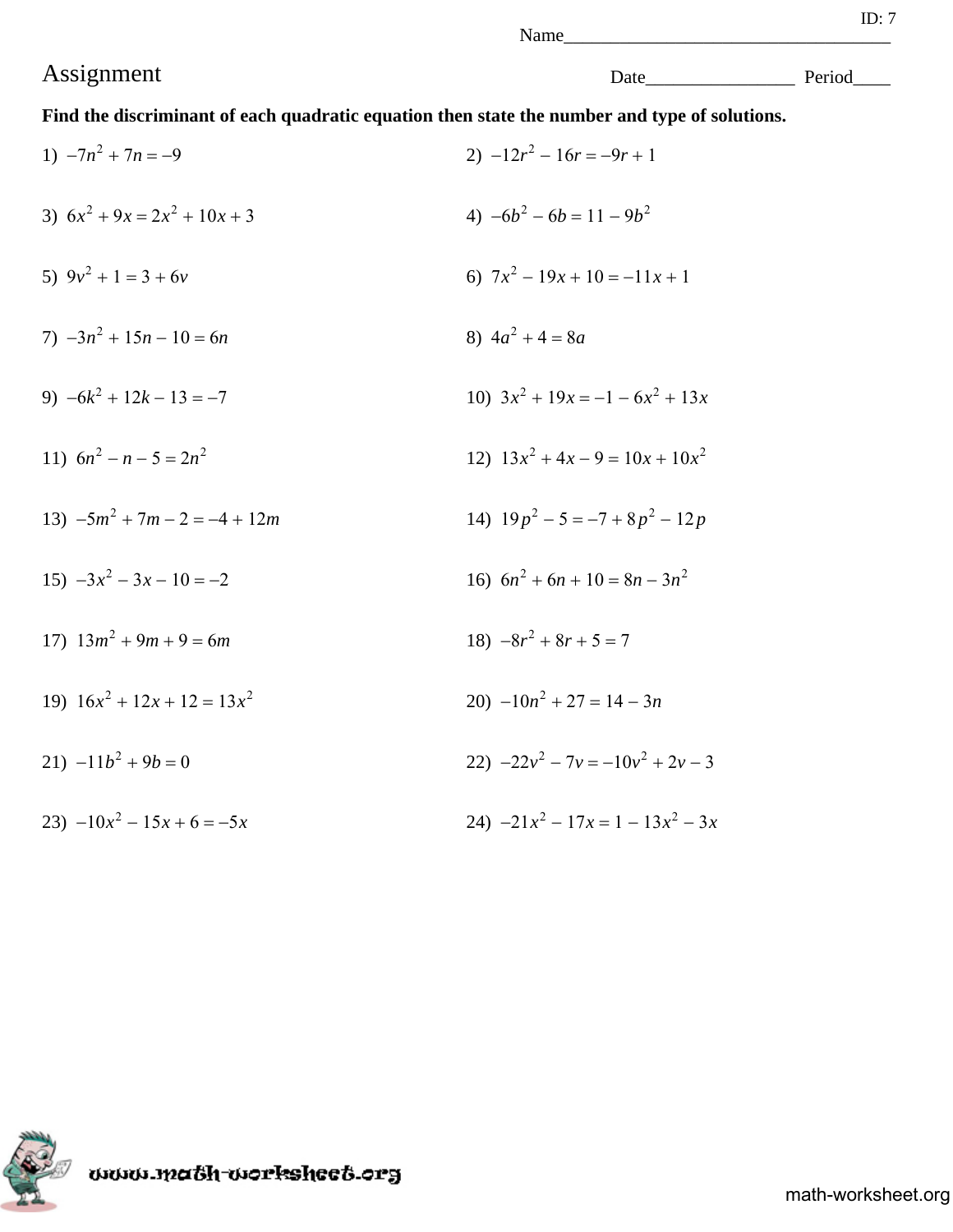# Answers to Assignment (ID: 7)

- 1)  $301$ ; two irrational solutions 2) 1; two rational solutions 3) 49; two rational solutions
- 
- 
- 
- 
- 
- 
- 
- 
- 
- 7)  $-39$ ; two imaginary solutions 8) 0; one rational solution 9) 0; one rational solution
- 10) 0; one rational solution 11)  $81$ ; two rational solutions 12) 144; two rational solutions
- 13) 65; two irrational solutions 14) 56; two irrational solutions 15)  $-87$ ; two imaginary solutions
- 16)  $-356$ ; two imaginary solutions 17)  $-459$ ; two imaginary solutions 18) 0; one rational solution
- 19) 0; one rational solution 20) 529; two rational solutions 21) 81; two rational solutions
- 22) 225; two rational solutions 23) 340; two irrational solutions 24) 164; two irrational solutions
- 
- 4) 168; two irrational solutions  $\qquad$  5) 108; two irrational solutions  $\qquad$  6) -188; two imaginary solutions
	- -
		-
		-
		-

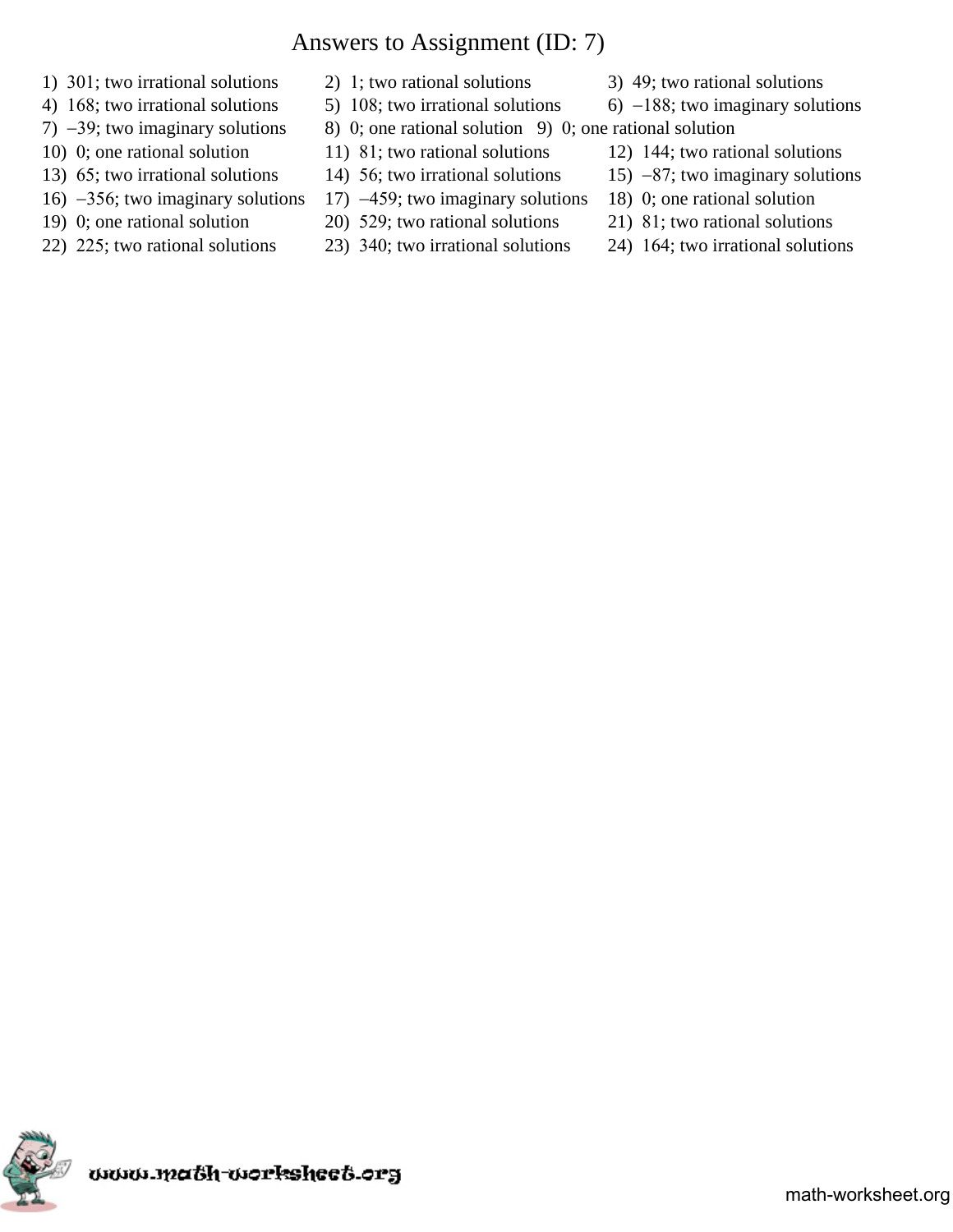Name

**Find the discriminant of each quadratic equation then state the number and type of solutions.**

1)  $-8a^2 - 3a = 11 - 13a$ <br>2)  $-16p^2 + 13p - 4 = -3p^2$ 3)  $-5k^2 + 4k + 7 = -13k^2$ <br>4)  $-4x^2 + 6x = -3 - 7x^2$ 5)  $-14m^2 - 10m + 6 = -5m$ <br>6)  $12n^2 - 5n = 10n^2 + 3n - 8$ 7)  $-4r^2 - 1 = -5r$ <br>8)  $-2x^2 + 12x - 2 = 8x - 8x^2$ 9)  $-5n^2 + 12n = -4 - 7n^2$  10)  $3b^2 - 3 = 9b$ 11)  $3y^2 - 6y = -10$  12)  $6x^2 + 4x + 8 = -6x$ 13)  $-6n^2 - 12n = -10 - 11n^2$  14)  $-3a^2 + 14a + 6 = 4a^2 + 13$ 15)  $-k^2 + 5k + 6 = 9k + 10$ <br>16)  $-22x^2 + 8 = -9x^2 - 5x$ 17)  $4x^2 + x = -5x^2 + 12 - 11x$ <br>18)  $-4n^2 - 25n - 4 = -12n + 5n^2$ 19)  $-2p^2 + 23p - 11 = 9p$ <br>20)  $-2m^2 = -6 + 12m^2 - 3m$ 21)  $-12x^2 - 13 = 9x$ <br>22)  $23n^2 - 3n + 3 = -5 + 13n^2$ 23)  $-5m^2 + 4m - 4 = -4m^2$ <br>24)  $4r^2 + r + 16 = -2r^2 + 13r + 10$ 

www.math-worksheet.org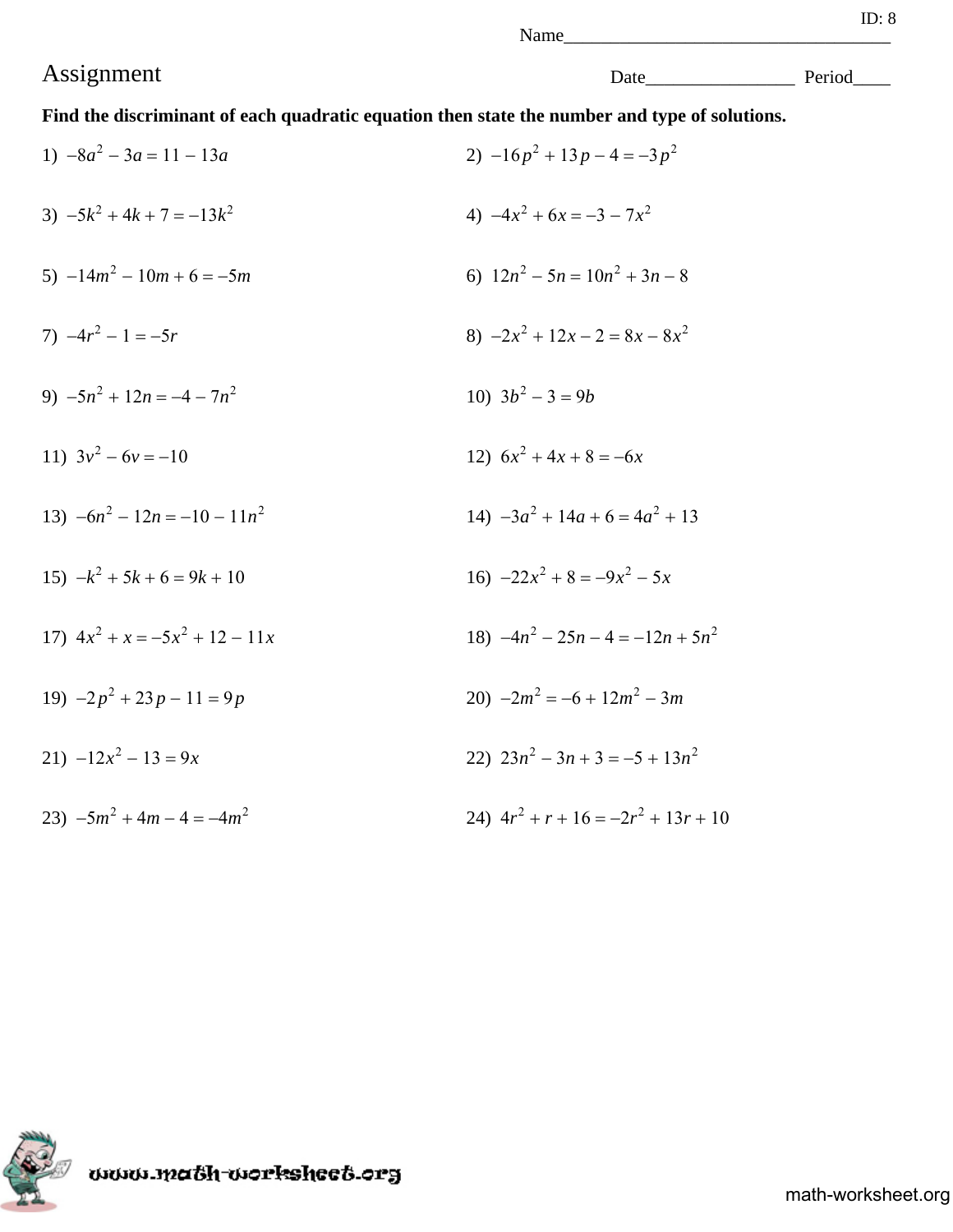### Answers to Assignment (ID: 8)

- 1)  $-252$ ; two imaginary solutions 2)  $-39$ ; two imaginary solutions 3)  $-208$ ; two imaginary solutions
- 4) 0; one rational solution 5)  $361$ ; two rational solutions 6) 0; one rational solution
- 
- 
- 13)  $-56$ ; two imaginary solutions 14) 0; one rational solution 15) 0; one rational solution
- 
- 
- 22)  $-311$ ; two imaginary solutions 23) 0; one rational solution 24) 0; one rational solution
- 
- 
- 
- 16) 441; two rational solutions 17) 576; two rational solutions 18) 25; two rational solutions
	-
	-
- 
- 7) 9; two rational solutions 8) 64; two rational solutions 9) 112; two irrational solutions
- 10) 117; two irrational solutions 11) -84; two imaginary solutions 12) -92; two imaginary solutions
	-
	-
- 19) 108; two irrational solutions 20) 345; two irrational solutions 21)  $-543$ ; two imaginary solutions
	-

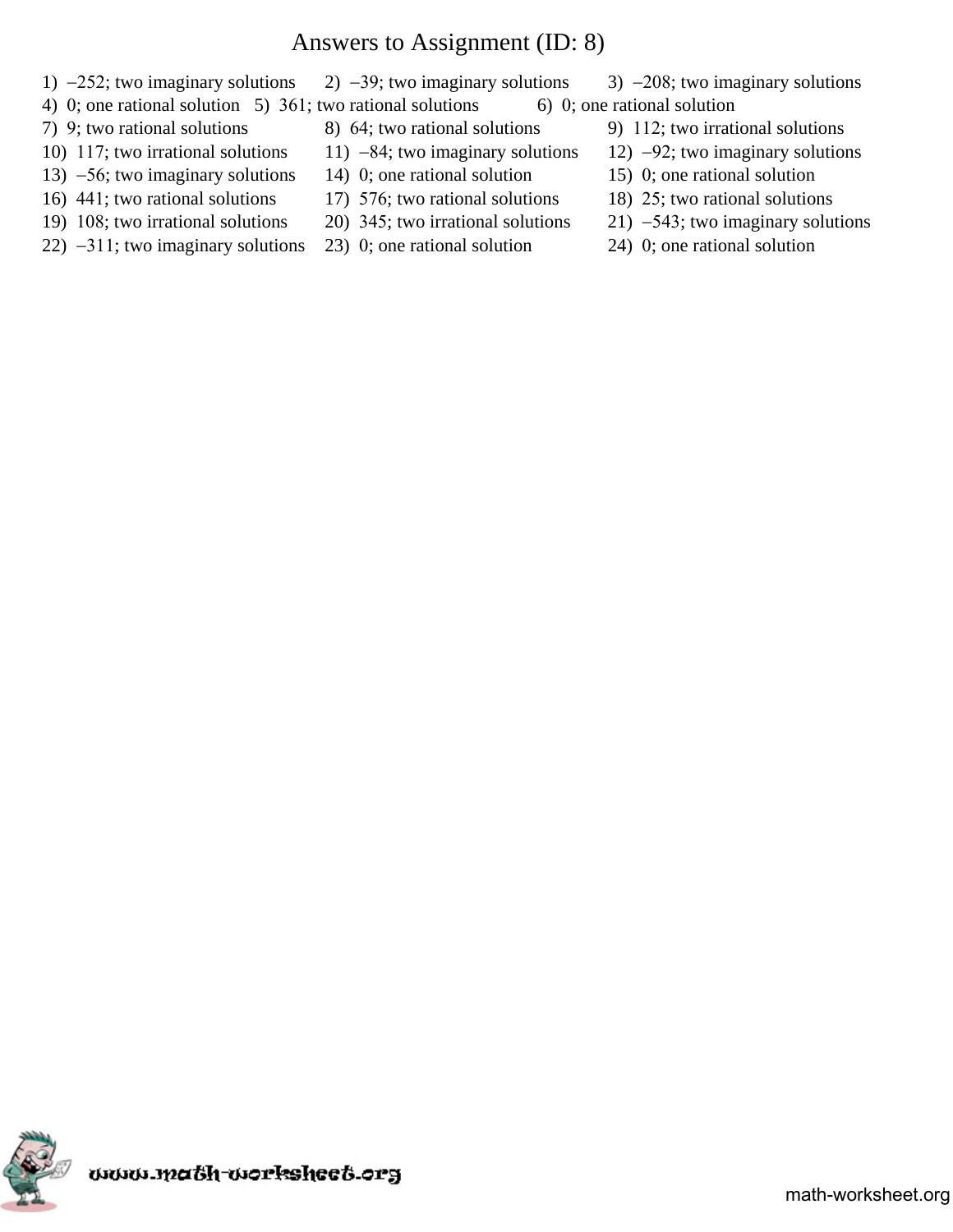# Assignment Date\_\_\_\_\_\_\_\_\_\_\_\_\_\_\_\_ Period\_\_\_\_

**Find the discriminant of each quadratic equation then state the number and type of solutions.**

| 1) $2n^2 - n = 12 + 4n$          | 2) $14x^2 - 8x + 2 = 6x^2$       |
|----------------------------------|----------------------------------|
| $-15b^2 - 10b - 14 = -12b^2 - 6$ | 4) $-3y^2 + 7y + 12 = -5y$       |
| 5) $2x^2 + 5x - 8 = 5$           | 6) $3x^2 - 5x - 18 = -11$        |
| 7) $2a^2 - 2a + 10 = -4$         | 8) $-k^2 + 13 = 6k - 8k^2$       |
| 9) $-12x^2 + 8x - 8 = -10x^2$    | 10) $6p^2 - 12p - 1 = -7$        |
| 11) $-9m^2 - 2m = -4m$           | 12) $5r^2 - 12r - 4 = -8$        |
| 13) $2x^2 - 5x = -4 + 5x$        | 14) $14n^2 + 11n - 7 = 1$        |
| 15) $19b^2 + 7b - 1 = 10b^2$     | 16) $-5v^2 = 10v + 12$           |
| 17) $10x^2 - 3x = -4 - 7x$       | 18) $9n^2 + n + 1 = -5n$         |
| 19) $4a^2 + 4a + 9 = 8$          | 20) $15x^2 - 5x - 8 = 4x^2 - 2x$ |
| $21) -x^2 - 3x - 9 = -13$        | 22) $-6n^2 - 9n + 3 = -5n - 8$   |
| 23) $-4m^2 - 9m = -2$            | 24) $-4p^2 - 19 = -11 + 14p$     |



www.math-worksheet.org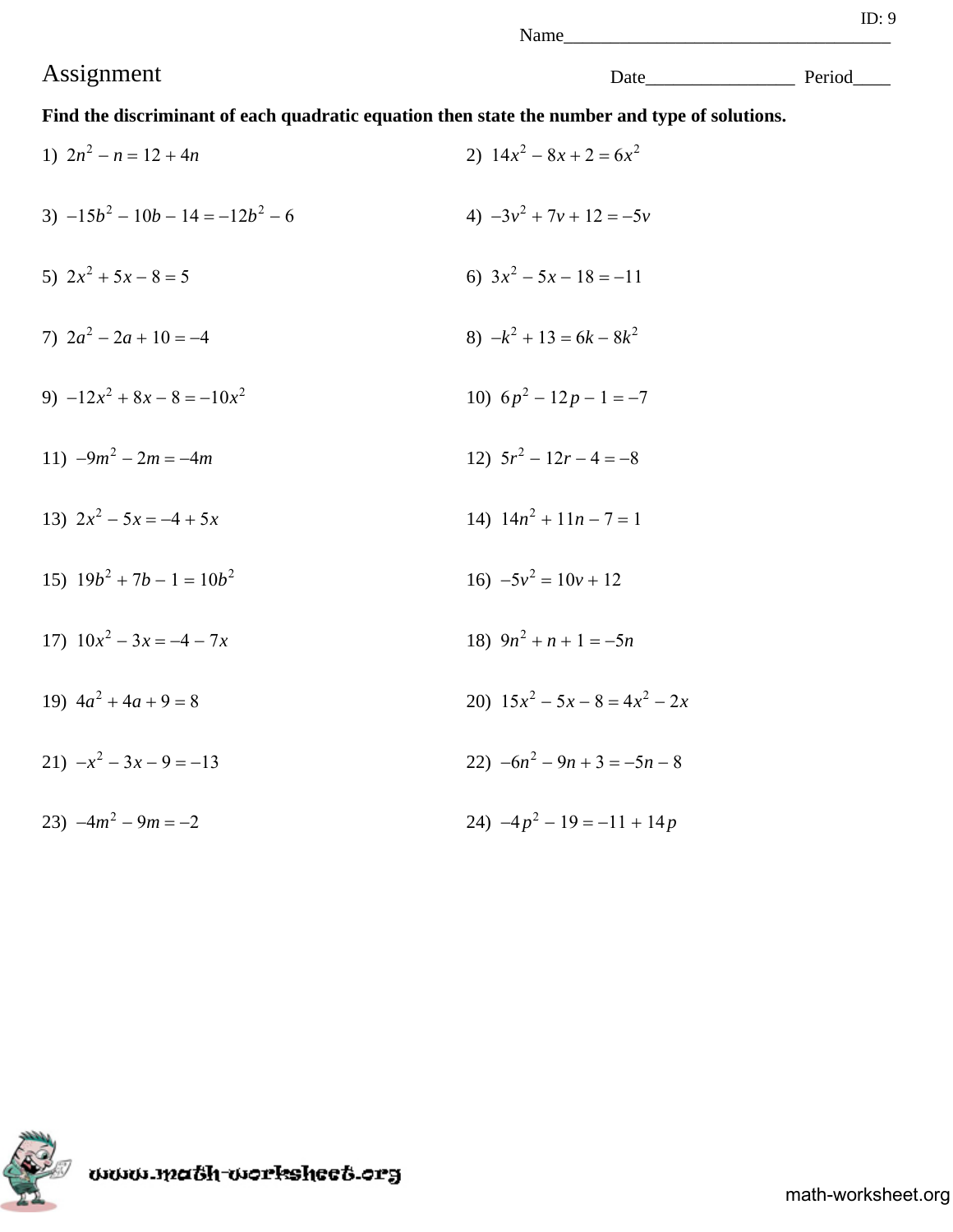# Answers to Assignment (ID: 9)

- 
- 
- 
- 
- 
- 16)  $-140$ ; two imaginary solutions 17)  $-144$ ; two imaginary solutions 18) 0; one rational solution
- 
- 
- 1) 121; two rational solutions 2) 0; one rational solution 3) 4; two rational solutions
- 4) 288; two irrational solutions 5) 129; two irrational solutions 6) 109; two irrational solutions
- 7)  $-108$ ; two imaginary solutions 8)  $-328$ ; two imaginary solutions 9) 0; one rational solution
- 10) 0; one rational solution 11) 4; two rational solutions 12) 64; two rational solutions
- 13)  $68$ ; two irrational solutions 14)  $569$ ; two irrational solutions 15)  $85$ ; two irrational solutions
	-
- 19) 0; one rational solution 20) 361; two rational solutions 21) 25; two rational solutions
- 22) 280; two irrational solutions 23) 113; two irrational solutions 24) 68; two irrational solutions
- 
- 
- 
- 
- 
- 
- 

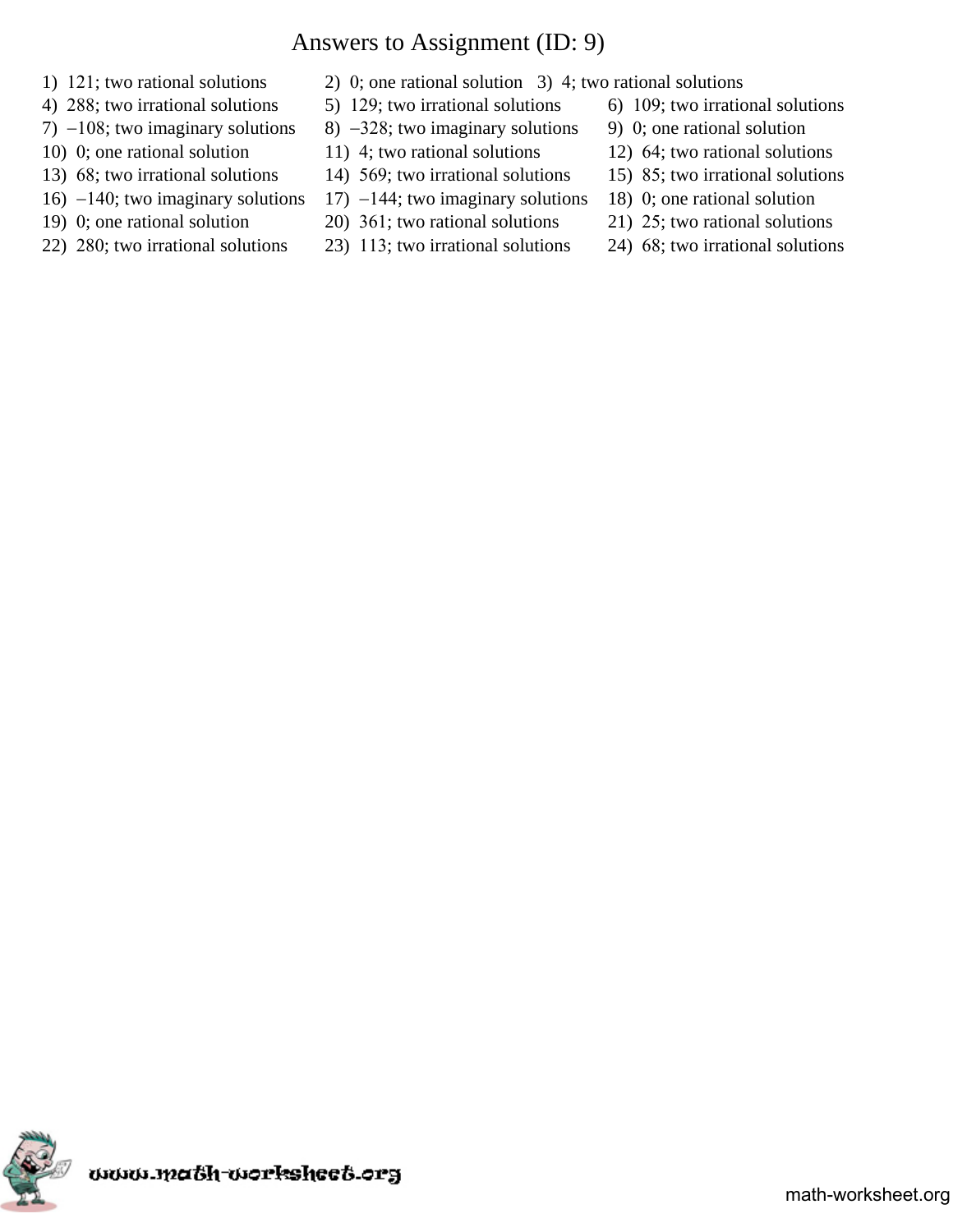# Assignment Date\_\_\_\_\_\_\_\_\_\_\_\_\_\_\_\_ Period\_\_\_\_

**Find the discriminant of each quadratic equation then state the number and type of solutions.**

| 1) $11x^2 - 2x + 10 = -13x$         | 2) $10n^2 + 2n + 6 = -7$           |
|-------------------------------------|------------------------------------|
| 3) $b^2 + 2b + 8 = 7$               | 4) $-24r^2 + 12r - 1 = -12r^2 + 2$ |
| 5) $13x^2 - x + 4 = 5 + 10x^2 - 3x$ | 6) $10n^2 + 11n + 15 = 14$         |
| $7) -3b^2 + 2b = 8 - 9b$            | 8) $-2v^2 - 8v - 7 = -10v^2$       |
| 9) $6x^2 - 18 = -3x - 4$            | 10) $-2x^2 + 3 = 14 + 4x$          |
| 11) $4a^2 - 18a + 13 = -5a - 6a^2$  | 12) $4k^2 + 9k + 3 = -8k^2$        |
| 13) $12p^2 - 12p = -3$              | 14) $-2x^2 = 8 + 8x$               |
| 15) $-14n^2 + 6 = 5n$               | 16) $-25m^2 + 11m + 5 = -13m^2$    |
| 17) $12r^2 + 12r + 2 = -r - 1$      | $18) -10x^2 + 15x = -9 + 7x$       |
| 19) $17n^2 + 4n - 10 = 14n^2 + n$   | 20) $-10b^2 - 6b - 8 = -3b - 3b^2$ |
| 21) $-10v^2 - 1 = 6v + 7$           | 22) $3x^2 + 10x + 8 = -6$          |
| 23) $4n^2 - 11n + 13 = n + 4$       | 24) $-a^2 + 11a - 4 = 7a$          |



www.ma6h-workshee6.org